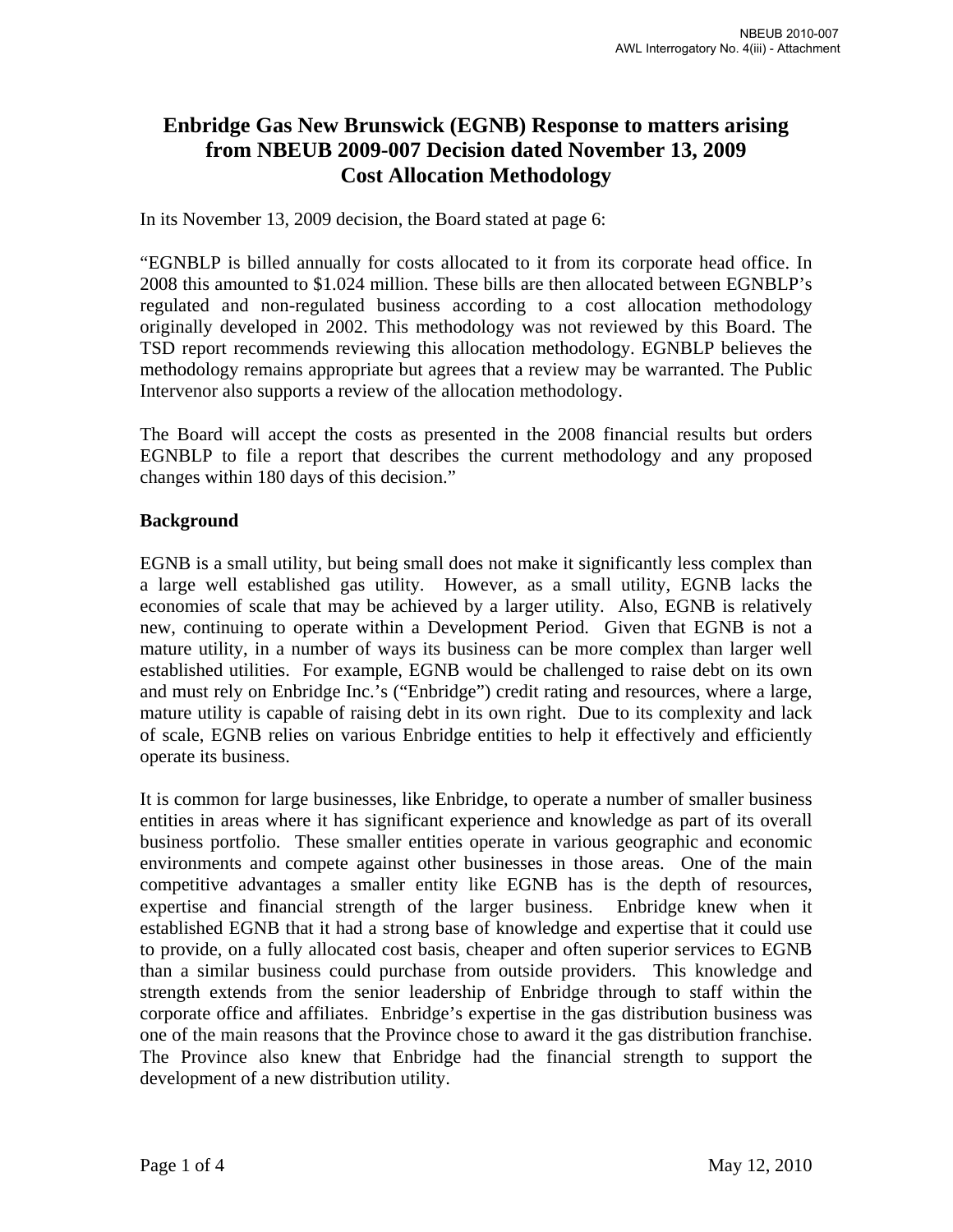The wealth of knowledge, expertise and financial strength that Enbridge has developed, and maintains, has a cost and this cost is part of the overall cost of running each of its businesses individually and as a whole. It is Enbridge's policy to directly charge costs incurred by specific business units whenever possible. However, certain costs must be allocated between business units and between the corporate office and business units. This allows management to properly assess the financial performance of each line of business.

# **Current Methodology**

The manner in which Enbridge currently allocates costs to its operating entities is explained in detail in its internal "Cost Allocation Methodology" policy document. A copy of this document is attached to the confidential response to Public Intervenor Interrogatory No. 5(6) to Teed, Saunders, Doyle in the NBEUB 2009-007 proceeding. This allocation process is the first step in EGNB's current methodology for determining which corporate costs are recovered through its revenue requirement.

The second step of the current methodology was developed when the Board's financial consultant, Mr. Easson, reviewed the costs allocated to EGNB by Enbridge as part of the 2004 annual review process. Mr. Easson believed that, in his judgment, certain costs allocated to EGNB were not costs that EGNB would reasonably incur if it were a stand alone entity. Mr. Easson also indicated to EGNB a belief that the annual amount by which these costs could increase should be limited. This review formed the basis on which EGNB has identified the corporate allocated costs to be recoverable in rates since that time.

#### **Issues with Current Methodology**

EGNB accepted Mr. Easson's assessment at that time and began eliminating some categories of costs from regulation altogether and adopted a process to limit the increases to the remaining amounts annually. As a result, over time, EGNB has been precluded from recovering an increasing amount of allocated costs that it believes legitimately form part of the overall cost of operating its business or that ratepayers derive benefit from. EGNB believes that Mr. Easson focused too heavily on the individual line items allocated by Enbridge and did not fully recognize the benefits that accrue to EGNB and its customers from being part of Enbridge.

The complete elimination of certain costs at that time meant that costs legitimately attributable to EGNB were borne by EGNB's investors. Over time, the amount borne by EGNB investors has grown as the cost capping mechanism has held costs recovered further and further below actual costs incurred. The attached Appendix shows the costs allocated to EGNB by Enbridge in 2008 and compares them to the amounts the current methodology allowed EGNB to recover in its 2008 revenue requirement.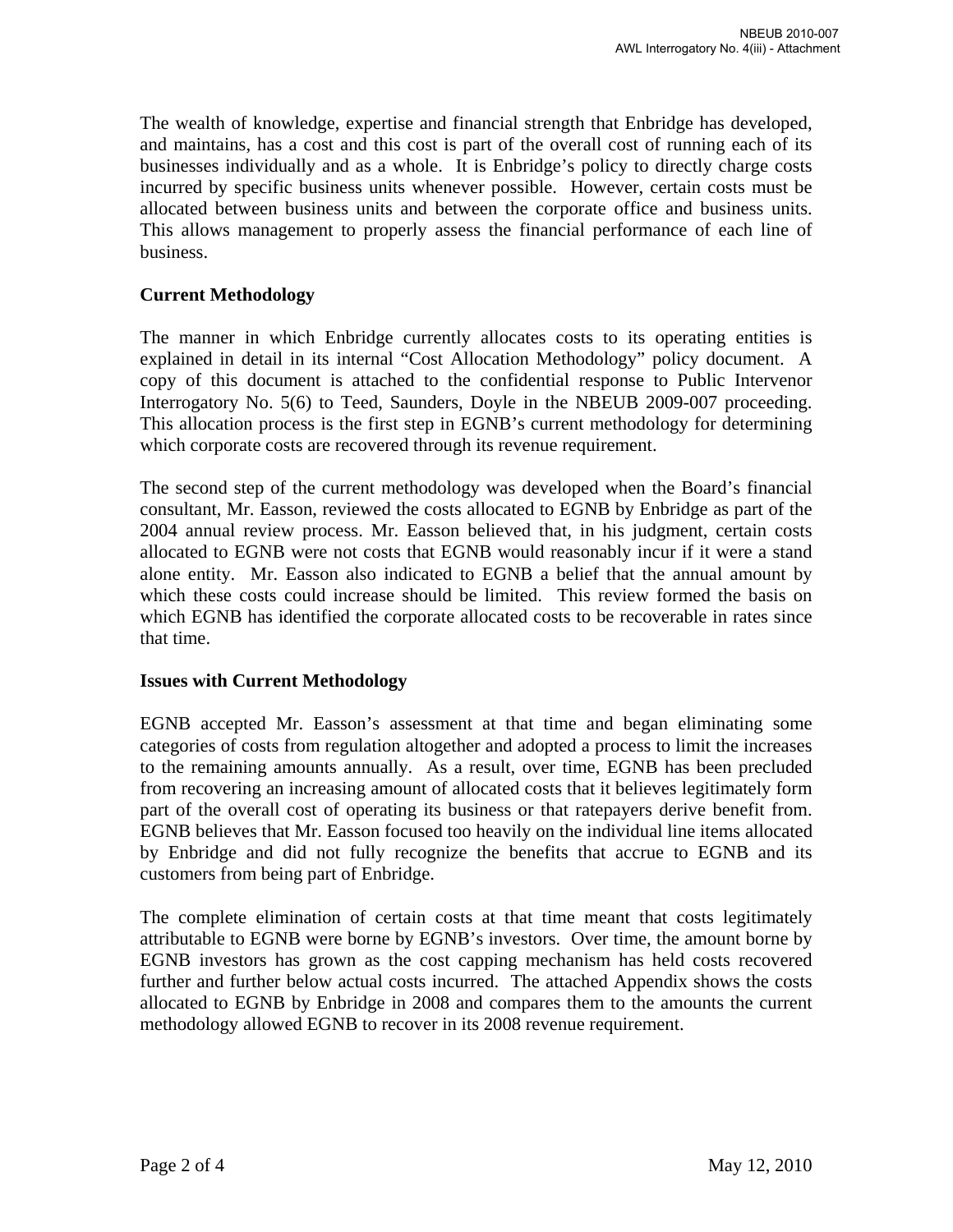# **Proposed Methodology Changes**

EGNB believes that it, and its customers, gain significant benefit from being part of Enbridge, beyond discrete line items within an allocation of costs, and that Enbridge forms part of the overall management and pool of resources that EGNB relies on to operate effectively. Further, EGNB believes that the cost allocation methodology policy that Enbridge applies to all of its operating entities to allocate head office costs is fair. As a result, EGNB believes that it should be allowed complete recovery of all costs allocated by Enbridge based on the Enbridge Cost Allocation Methodology.

While EGNB applied the current methodology to its 2009 regulatory financial results, EGNB believes that the Enbridge Cost Allocation Methodology should be applied to 2009 financial results and beyond. EGNB proposes that a change to the cost allocation methodology be addressed as part of the 2009 financial review. If the Board supports this proposal, EGNB would file adjusted 2009 financial results reflecting the changes it is proposing and supporting information for the changes as part of the 2009 review proceeding.